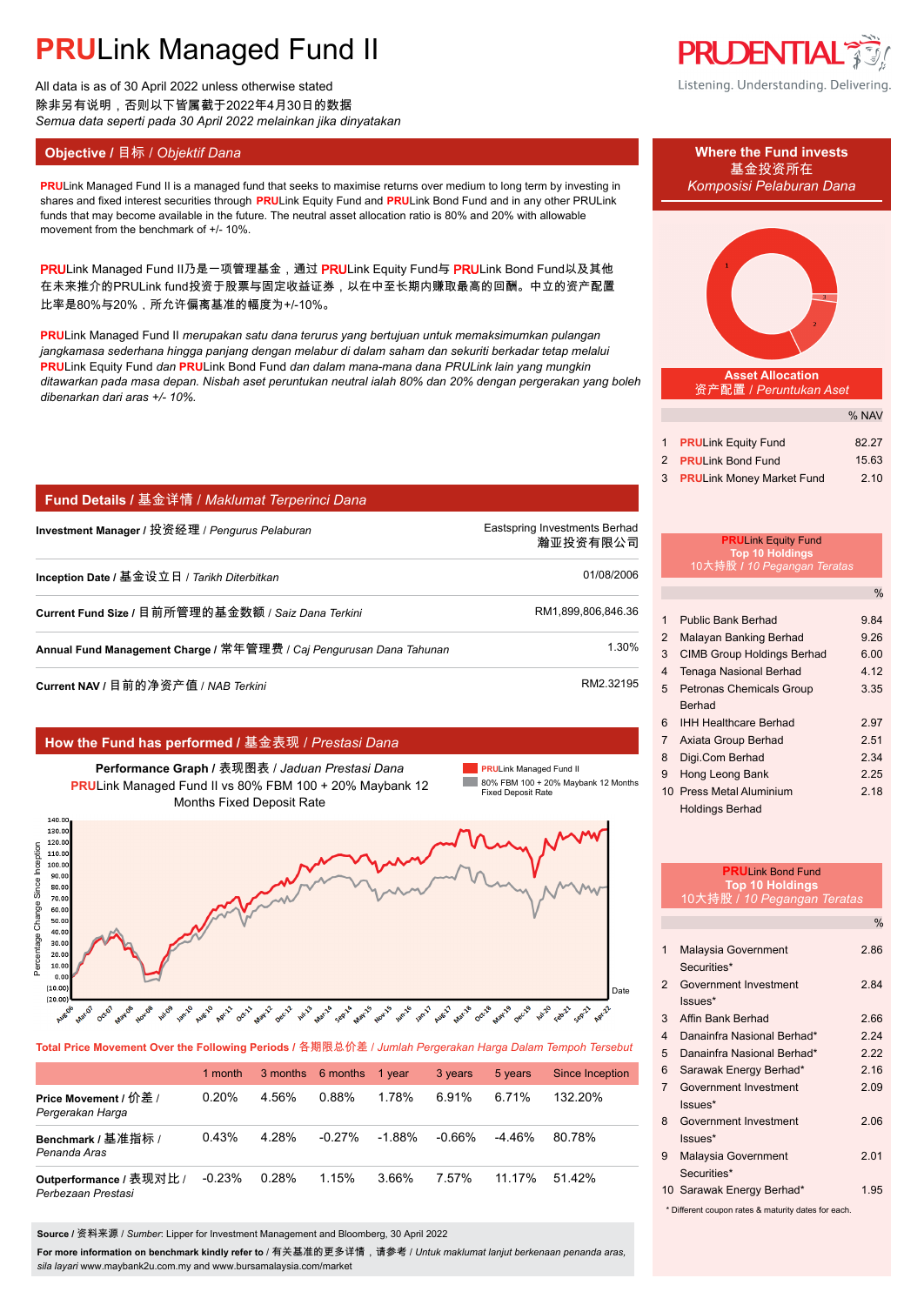All data is as of 30 April 2022 unless otherwise stated 除非另有说明,否则以下皆属截于2022年4月30日的数据 *Semua data seperti pada 30 April 2022 melainkan jika dinyatakan*

### **Monthly Update /** 每月简报 / *Peningkatan Bulanan*

### **Market Review /** 市场回顾 */ Tinjauan Bulanan*

#### **Equity /** 股票市场 */ Ekuiti.*

Malaysian equity markets outperformed the Asia Pacific region , despite being a relatively quiet trading month in April with only USD 9.6 billion traded versus March's USD16.2 billion. Effective 1 April 2022, Malaysia moved towards endemic phase, lifting many travel restrictions. EPF's special withdrawal of up to RM10,000 was opened for applications early April, and within two weeks, saw approved applications of about RM40 billion, to be disbursed by the end of April. This will help drive consumption spending domestically, especially ahead of the Hari Raya festivities that began 2 May 2022. The conflict between Russia and Ukraine continued without a ceasefire being reached. Brent crude oil prices remained elevated at between USD100- 110/bbl, whilst crude palm oil prices trended higher to above RM7000/T. Foreign investors were net buyers of equity in April of RM0.8 billion, the fourth consecutive month of net inflows.

The FBMKLCI Index rose 13.07 points in April to close at 1,600.43 points, up 0.82%. The FBM Small Cap Index rose 2.94% for the month and outperformed the FRMKLCI Index

尽管交投相对淡静,马来西亚股市走势超越亚太区域;与3月份的162亿美元相比,4月份的成交量仅为96亿美元。大马自2022年4月1日起过渡至地方性流行病阶

- 段,并消除多项旅游限制。雇员公积金局一万令吉特别提款于4月初开放申请,批准的申请在两周内达到400亿令吉,并于4月底发放。这将有助于推动国内消费开
- 销,尤其是在开斋节庆祝活动于2022年5月2日展开的前夕。俄罗斯和乌克兰之间的冲突在无法达成停火协议下继续燃烧。布伦特原油价格维持在每桶100-110 美元之
- 间,原棕油价格则走高至每公吨7000 令吉以上。外资4 月份净买入8 亿令吉股票,是连续第四个月净流入马股。

#### 富时隆综指4月份上涨13.07点或0.82%,以1,600.43点挂收。富马小资本指数月内走高2.94%,跑赢隆综指。

*Pasaran ekuiti Malaysia mengatasi prestasi rantau Asia Pasifik, walaupun April merupakan bulan dagangan yang agak lengang dengan hanya USD9.6 bilion didagangkan berbanding USD16.2 bilion di bulan Mac. Berkuat kuasa 1 April 2022, Malaysia menuju ke fasa endemik, menarik balik banyak sekatan perjalanan. Pengeluaran khas KWSP sehingga RM10,000 dibuka untuk permohonan di awal April, dan dalam tempoh dua minggu, kira-kira RM40 bilion permohonan diluluskan, dan pembayaran akan dilepaskan pada akhir April. Ini akan membantu memacu perbelanjaan penggunaan dalam negara, terutamanya menjelang perayaan Hari Raya yang diraikan pada 2 Mei 2022. Konflik antara Rusia dan Ukraine yang masih berterusan tanpa persetujuan gencatan senjata dicapai. Harga minyak mentah Brent masih lagi meningkat antara USD100 hingga 110 setong manakala harga minyak sawit mentah meningkat kepada melebihi RM7000 setan. Pelabur asing adalah pembeli bersih ekuiti bernilai RM0.8 bilion, aliran masuk bersih bulan keempat berturut-turut.*

*Indeks FBMKLCI menokok 13.07 mata pada April lalu ditutup pada 1,600.43 mata, naik 0.82%. Indeks FBM Small Cap yang meningkat 2.94% di bulan tersebut turut mengatasi prestasi Indeks FBMKLCI.*

#### **Fixed Income /** 固定收益市场 */ Pendapatan Tetap*

*.* As widely expected, the Fed raised its federal funds rate by 50bps to 0.75%-1.00% at its May 2022 FOMC meeting and revealed its plan to shrink its balance sheet by USD47.5 billion per month starting Jun 2022 before doubling the amount to USD95 billion after three months. At his press conference, Fed Chair Powell acknowledged that inflation could remain substantially elevated and signalled more half-point hikes in the coming meetings although a 75bps hike has been ruled out for now. Powell also reiterated that the US economy is very strong and well positioned to handle the planned rate hikes, an indication that reining in inflation remains the Fed's immediate focus.

Malaysia transitioned into the endemic phase in Apr 2022 and is in talks with other countries for the recognition of Malaysia's Covid -19 vaccination and test certificates. Meanwhile, requirements for the wearing of face masks outdoors, scanning of MySejahtera and pre-departure and on-arrival tests for fully vaccinated travellers have been scrapped effective 1 May 2022. These developments coupled with the availability of antiviral drugs for the treatment of infected adults at high risk of developing severe symptoms will continue to support economic recovery. Meanwhile, World Bank lowered Malaysia's 2022 GDP growth forecast to 5.5% from 5.8% previously, while IMF revised its global and ASEAN-5 growth forecasts to 3.6% and 5.3% from 4.4% and 5.6% previously to reflect the direct impact of the Russia-Ukraine war on top of the impediments from the Omicron variant. The IMF also warned that the tightening in advanced economy could exert pressure on capital flows in emerging markets.

Malaysia's MGS curve moved significantly higher in the month of Apr 2022. The yields of the 3-year, 5-year, 10-year and 15-year MGS rose 31bps, 53bps, 53bps and 59bps respectively to close the month at 3.49%, 3.92%, 4.38% and 4.83% respectively. Similarly, yields of MGII ended higher with yields of the 3-year, 5-year, 10-year and 15-year MGII increasing 53bps, 55bps, 49bps and 52bps respectively to end the month at 3.48%, 4.05%, 4.41% and 4.82% respectively.

美联储联邦公开市场委员会(FOMC)如市场广泛预期般在2022年5月份会议将联邦基准利率上调50个基点至0.75%-1.00%区间。与此同时,美联储透露将从 2022 年 6 月开始每月缩减资产负债表475 亿美元,三个月后将翻倍至 950 亿美元。美联储主席鲍威尔在新闻发布会上承认通胀可能会继续大幅上升,并放话表示接下来的会 议将各加息50个基点,尽管目前已经排除了加息 75 个基点的可能性。鲍威尔还重申,美国经济非常强劲且能够很好地应对计划中的加息行动,表明控制通胀仍然是美 联储的当务之急。

马来西亚自2022年4月起过渡至地方性流行病阶段,同时正与其他国家就承认大马新冠肺炎疫苗接种和检测证书展开谈判。此外,自2022年5月1日起,民众在户外不 强制戴口罩、无需扫描My Sejahtera二维码以及已接种疫苗旅客出入境无需检测。除了这些发展,抗病毒药物可用于治疗有严重症状高风险感染的成年人等利好将继 续支持经济复苏。与此同时,世界银行将大马2022 年国内生产总值增长预测从此前的 5.8%下调至 5.5%。另外,国际货币基金组织将全球和东盟五国的增长预测从之 前的 4.4% 和 5.6%下调至 3.6% 和 5.3%,以反映Omicron变异体带来的逆风以外,俄乌战争的直接影响。该组织还警告说,发达经济体的经济紧缩可能会对新兴市场 的资本流动构成压力。

大马政府债券收益率曲线于2022年4月走高。3年、5年、10年和15年大马政府债券收益率分别上涨31、53、53和59个基点,以3.49%、3.92%、4.38%和4.83%结束 当月的交易。与此同时,大马政府投资票据收益率也扬升,3年、5年、10年和15年大马政府投资票据分别走高53、55、49和52个基 点,以3.48%、4.05%、4.41%和4.82%挂收。

*Seperti yang dijangkakan secara meluas, Fed menaikkan kadar dana persekutuannya sebanyak 50 mata asas kepada 0.75% hingga 1.00% semasa mesyuarat FOMC Mei 2022 dan mendedahkan rancangannya untuk mengecilkan kunci kira-kira sebanyak USD47.5 bilion sebulan bermula Jun 2022 sebelum menggandakan jumlah tersebut kepada USD95 bilion selepas tiga bulan. Sewaktu sidang akhbarnya, Pengerusi Fed, Powell mengakui bahawa inflasi boleh terus meningkat dengan ketara dan mengisyaratkan kenaikan lebih dari separuh mata dalam mesyuarat akan datang walaupun kenaikan 75 mata asas telah ditolak buat masa ini. Powell juga menegaskan bahawa ekonomi AS sangat kukuh dan berada pada kedudukan yang baik untuk mengendalikan kenaikan kadar yang dirancang, satu petunjuk bahawa* 

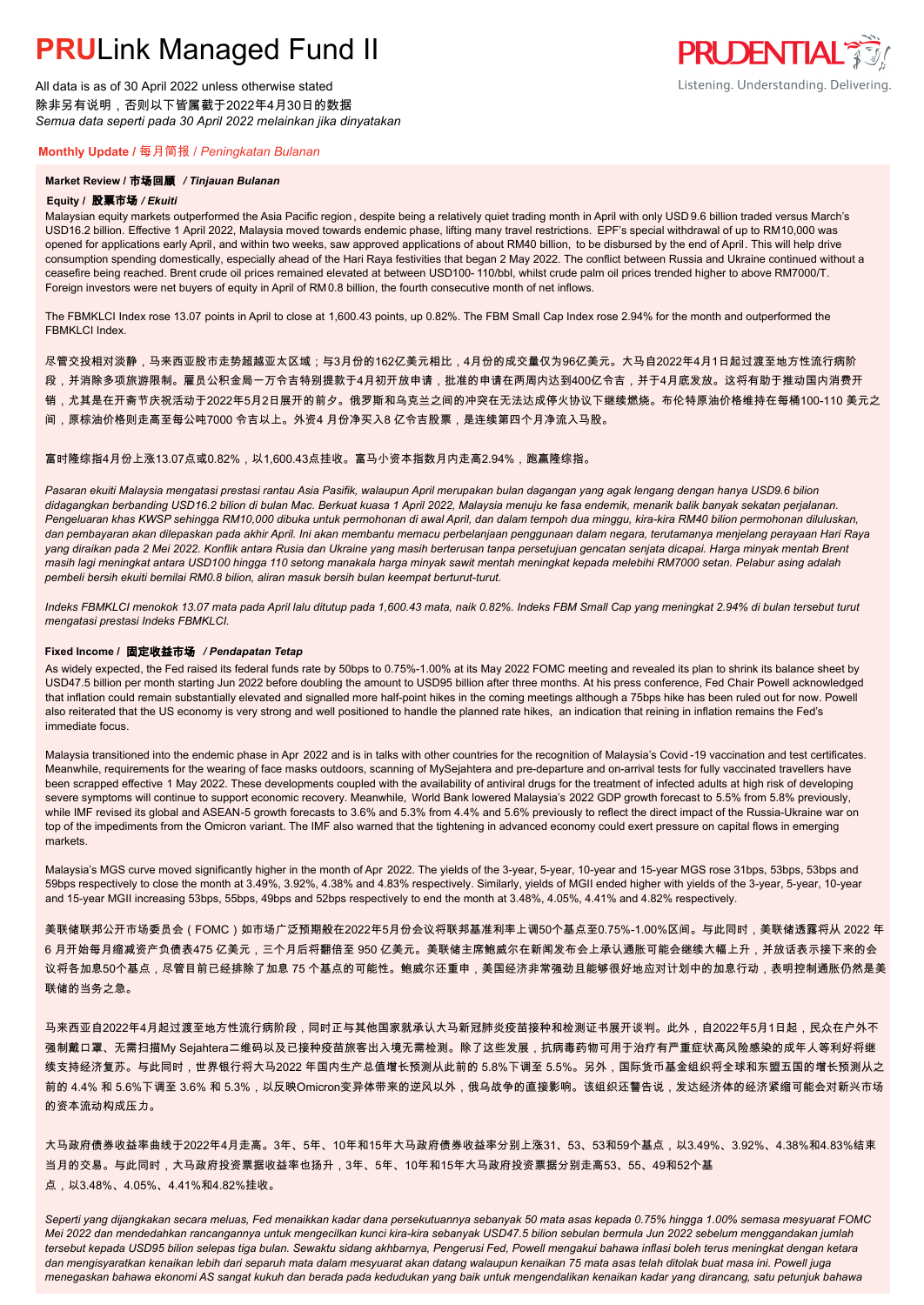All data is as of 30 April 2022 unless otherwise stated 除非另有说明,否则以下皆属截于2022年4月30日的数据 *Semua data seperti pada 30 April 2022 melainkan jika dinyatakan*



*mengekang inflasi kekal sebagai tumpuan serta merta Fed.*

*Malaysia beralih ke fasa endemik pada April 2022 dan sedang berbincang dengan negara lain untuk pengiktirafan sijil ujian dan vaksinasi Covid-19 Malaysia. Sementara itu, keperluan untuk memakai pelitup muka di luar rumah, pengimbasan MySejahtera dan ujian sebelum berlepas dan semasa ketibaan ke atas pengembara yang lengkap divaksin telah dibatalkan berkuat kuasa 1 Mei 2022. Perkembangan ini ditambah dengan ketersediaan ubat antivirus bagi rawatan orang dewasa yang dijangkiti dan yang berisiko tinggi mengalami gejala teruk akan terus menyokong pemulihan ekonomi. Sementara itu, Bank Dunia menurunkan unjuran pertumbuhan KDNK Malaysia 2022 kepada 5.5% daripada 5.8% sebelum ini, manakala IMF menyemak semula unjuran pertumbuhan global daripada 3.6% kepada 4.4% dan ASEAN-5 daripada 5.3% kepada 5.6% untuk mencerminkan impak langsung Perang Ukraine-Rusia di samping halangan berikutan varian Omicron. IMF juga memberi amaran bahawa pengetatan melibatkan ekonomi maju boleh memberi tekanan kepada aliran modal dalam pasaran memuncul.*

*Keluk MGS Malaysia bergerak lebih tinggi dengan ketara pada bulan April 2022. Hasil MGS 3 tahun, 5 tahun, 10 tahun dan 15 tahun masing-masing meningkat 31 mata asas, 53 mata asas, 53 mata asas dan 59 mata asas lalu menutup bulan dagangan pada 3.49%, 3.92%, 4.38% dan 4.83%. Begitu juga, hasil MGII berakhir lebih tinggi dengan hasil MGII 3 tahun, 5 tahun, 10 tahun dan 15 tahun masing-masing meningkat 53 mata asas, 55 mata asas, 49 mata asas dan 52 mata asas lalu mengakhiri bulan dagangan pada 3.48%, 4.05%, 4.41% dan 4.82%.*

#### **Market Outlook /** 市场展望 */ Gambaran Bulanan*

#### **Equity /** 股票市场 */ Ekuiti*

Two months into the Russia/Ukraine conflict, a resolution towards a ceasefire has yet to be achieved. As such commodity prices are likely to remain higher for longer. Other global risks to contend with could include higher inflationary pressures resulting in the US Federal Reserve hiking rates faster and more aggressively. Nevertheless, as Malaysia moves towards endemic phase post 1 April 2022, the reopening will help support the recovery. The PM announced effective 1 May 2022 further relaxations of restrictions such as allowing the option not to wear a mask outdoors, no requirement to check-in with MySejahtera, social distancing no longer required, and fully vaccinated travelers will no longer need to do a Covid-19 test before departing Malaysia and upon arrival, and Covid-19 insurance is no longer needed for all travelers entering Malaysia. The success of the BN party in the recent Johor State Elections will fuel speculations that GE15 may be called after July 2022. A convincing win by any party will be a positive factor towards a more stable government and policy making . Whilst there are many potential headwinds on the horizon, any correction in the market would provide a good opportunity to accumulate fundamentally strong stocks.

俄罗斯与乌克兰爆发冲突两个月后尚未达成停火协议。因此,大宗商品价格可能会在更长时间内保持高位。 其他需要应对的全球风险还包括通胀压力走高使美联储更 快、更激进地加息。尽管如此,大马自2022年4月1日起过渡至地方性流行病阶段,经济重新开放将有助于支撑经济复苏。首相宣布自2022年5月 1日起进一步放宽限 制,包括允许民众选择在户外不戴口罩、无需透过My Sejahtera打卡所在地、不再需要保持社交距离,同时取消完全接种疫苗旅客离开大马之前和抵达时的测试,以 及所有入境大马的旅客无需再投保冠病保险。另一方面,国阵在最近的柔佛州选举中获得胜利使市场猜测,第 15 届全国大选可能在 2022 年 7 月之后召开。任何一方 令人信服的胜利都将是积极因素,因为这将带来一个更稳定的政府和政策制定。尽管许多潜在的不利因素目前充斥市场,任何调整都将是积累基本面强劲的股票的良 机。

*Konflik Rusia/Ukraine telah berlalu dua bulan namun resolusi ke arah gencatan senjata masih belum dicapai. Oleh itu, harga komoditi berkemungkinan kekal tinggi bagi tempoh yang lebih lama. Risiko global lain yang mungkin perlu dihadapi termasuk tekanan inflasi lebih tinggi yang menyebabkan kadar kenaikan Rizab Persekutuan AS lebih cepat lagi agresif. Namun begitu, apabila Malaysia menuju ke fasa endemik selepas 1 April 2022, pembukaan semula sempadan akan membantu menyokong pemulihan. PM mengumumkan berkuat kuasa 1 Mei 2022 lanjutan pelonggaran sekatan seperti membenarkan pilihan untuk tidak memakai pelitup muka di luar rumah, tiada keperluan untuk mendaftar masuk dengan MySejahtera, penjarakan sosial tidak lagi diperlukan, dan pengembara yang telah lengkap divaksin tidak perlu melakukan Ujian Covid-19 samada sebelum berlepas dari Malaysia dan semasa ketibaan, serta insurans Covid-19 ke atas semua pelancong yang memasuki Malaysia tidak lagi diperlukan. Kejayaan parti BN dalam Pilihan Raya Negeri Johor baru-baru ini akan memarakkan spekulasi bahawa PRU15 mungkin diadakan selepas Julai 2022. Kemenangan yang meyakinkan diraih oleh mana-mana parti akan menjadi faktor positif ke arah pembentukan kerajaan dan dasar yang lebih stabil. Walaupun mungkin terdapat banyak halangan, sebarang pembetulan pasaran akan memberikan peluang yang baik untuk mengumpul stok yang secara asasnya kukuh.*

#### **Fixed Income /** 固定收益市场 */ Pendapatan Tetap*

*.* Malaysia's Mar 2022 headline inflation rate came in unchanged at 2.2% YoY as higher Food & Non-Alcoholic Beverages (+4.0% YoY) and Transportation (+2.6% YoY) inflations were partially offset by a softer growth in Housing, Water, Electricity, Gas and Other Fuels (+0.9% YoY) prices. Having said that, core inflation accelerated further to 2.0% YoY (Feb 2022: +1.8% YoY), a reflection of the broadening increase in prices of goods and services. Overall inflationary risk remains tilted to the upside although the government's commitment to ensure price stability of basic necessities could help mitigate some pressure . For 2022, full year inflation is expected to remain modest, coming in within BNM's forecast of 2.2% to 3.2%.

Markets across the globe remained highly volatile in Apr 2022, driven predominantly by higher rate hike expectations across developed markets and the ongoing geopolitical conflicts. We note that the concern over tighter global financial conditions has started to be reflected in the FX weakness and volatility in emerging economies, exerting pressure on central banks to re-assess their monetary policy stance. In Malaysia, the sovereign yield curve shifted much higher in the month of Apr 2022 despite inflationary pressure staying relatively muted thus far. In the near term, volatilities in the global market are expected to persist as sentiments continue to be weighed by concerns on global growth outlook and inflation outlook on the back of the on-going Russia-Ukraine war and China's strict Covid-19 containment measures. For 2022, we believe the main themes surrounding the Malaysian bond market are Malaysia's economic growth , inflationary pressures and monetary policy normalization, potential general elections as well as the supply-demand dynamics.

There will be three auctions in the month of May 2022, the new 30Y MGII 05/52, the re-opening of the 10-year MGS 07/32 and the re-opening of the 3-year MGII 10/25. While there is still ample liquidity in the system, the outcome of these auctions is likely to be influenced by prevailing market sentiment. On the corporate front, we expect mixed demand for corporate bonds as investors continue to be selective in their investments.

马来西亚2022年3月总体通货膨胀率按年保持不变在2.2%。食品与非酒精饮料和运输走高,按年分别起+4.0%和+2.6%;但住房、水、电、天然气和其他燃料价格(按 年+0.9%)增长放缓部分抵消了其他类别走高带来的影响。尽管如此,核心通货膨胀按年进一步加速到2.0%,比较2022年2月的是按年+1.8%;反映商品和服务价格广 泛上涨。虽然政府承诺确保基本必需品价格稳定或有助于缓解一些压力,总体通胀风险仍倾向于走高。2022 年全年通胀预计保持温和,处于国行预测的 2.2% 至 3.2% 范围内。

2022 年 4月,全球市场走势依然如过山车般波动,主要由发达市场的升息预期升温和持续的地缘政治冲突驱动。我们注意到,市场对全球金融状况趋紧的担忧已开始 反映在新兴经济体疲软和波动的外汇走势上,并为各国央行重新评估货币政策立场带来了压力。在马来西亚,尽管通胀压力迄今相对温和,主权收益率曲线于2022 年 4 月进一步走高。短期内,持续上演的俄乌战争和中国实施的严格Covid-19 遏制措施对全球增长和通胀前景带来的担忧继续打压市场情绪;在此情景下,全球市场预 计将持续波动。2022 年,我们认为围绕马来西亚债券市场的主要主题包括大马经济增长、通胀压力和货币政策正常化、潜在的全国大选以及供需动态。